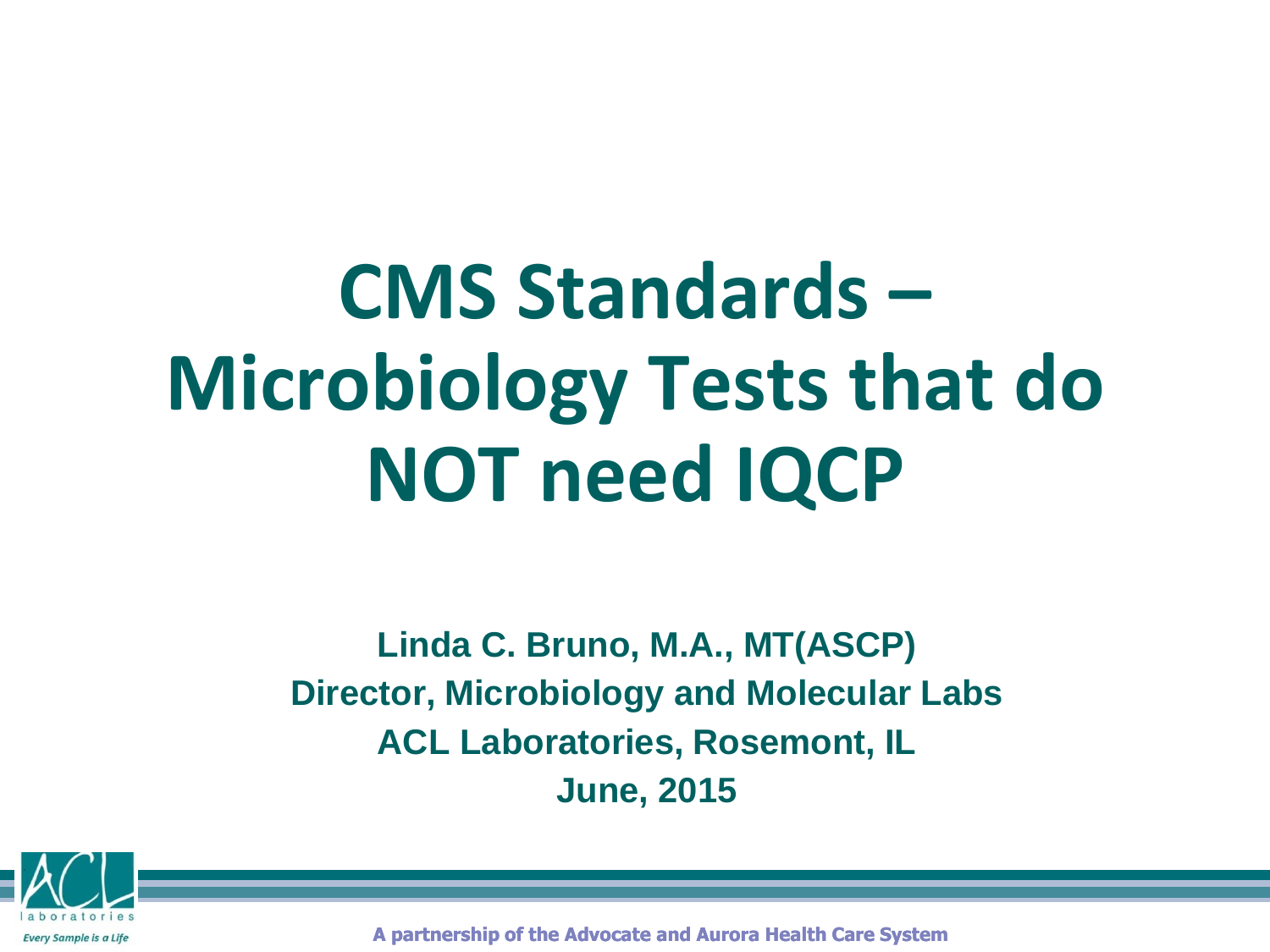| *SubPart K -<br><b>Quality System for Nonwaived Testing</b> |                                           | QC<br><b>Pos</b> | <b>Neg</b> |
|-------------------------------------------------------------|-------------------------------------------|------------------|------------|
|                                                             | QC Frequency: Each day of use             |                  |            |
| D5473 493.1256                                              | AFB Stains (eg Kinyoun,<br>Ziehl-Neelsen) | Yes              | Yes        |
| D5501 493.1261                                              | Beta-lactamase other<br>than Cefinase     | Yes              | Yes        |

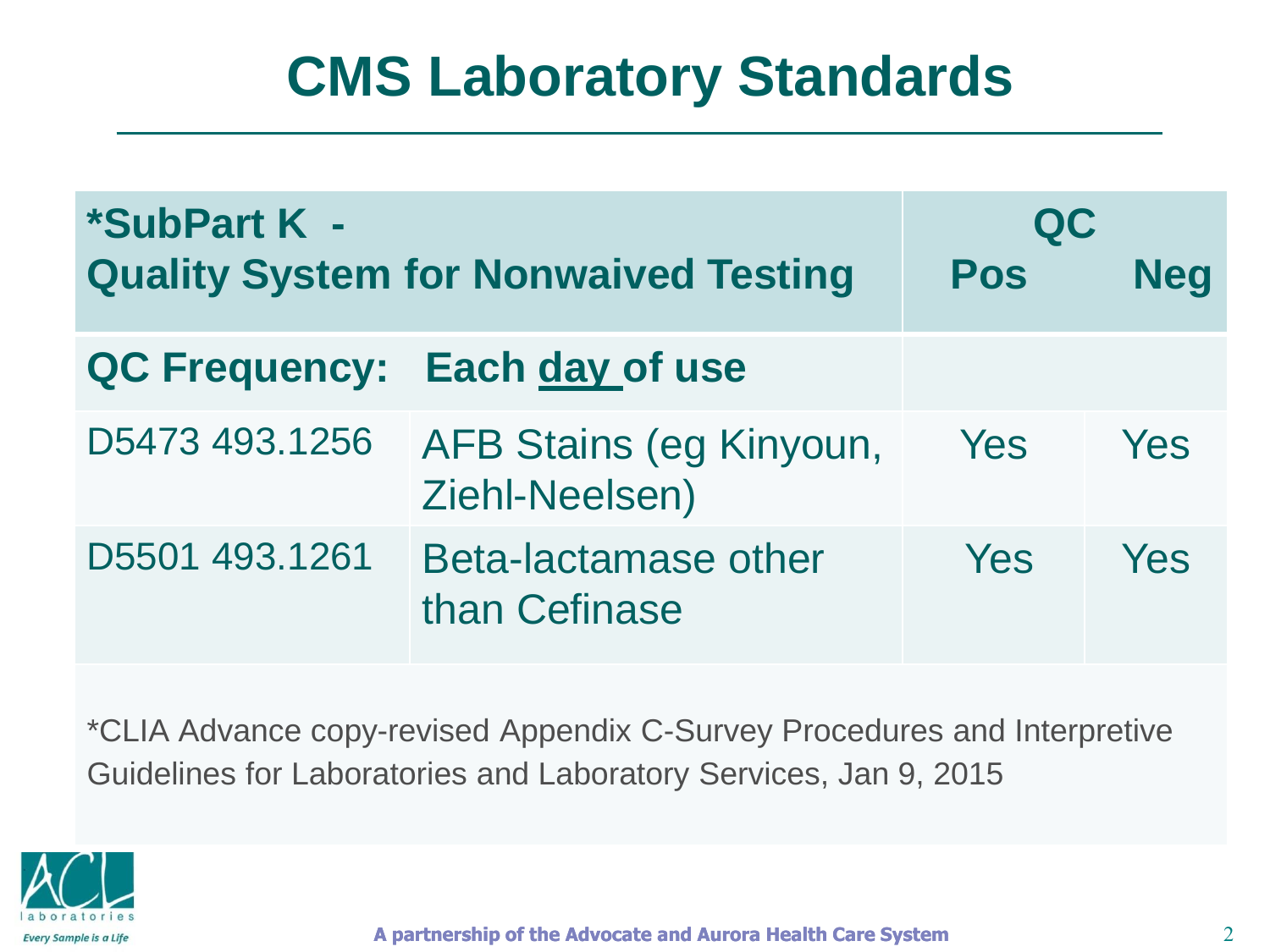| *SubPart K -<br><b>Quality System for Nonwaived Testing</b> |                                                                                                  | QC<br><b>Pos</b> | <b>Neg</b> |
|-------------------------------------------------------------|--------------------------------------------------------------------------------------------------|------------------|------------|
|                                                             | QC Frequency: Each time of use                                                                   |                  |            |
| D5475 493.1256                                              | <b>Fluorescent stains</b><br>(includes fluorochrome<br>AFB) and<br>immunohistochemical<br>stains | <b>Yes</b>       | Yes        |

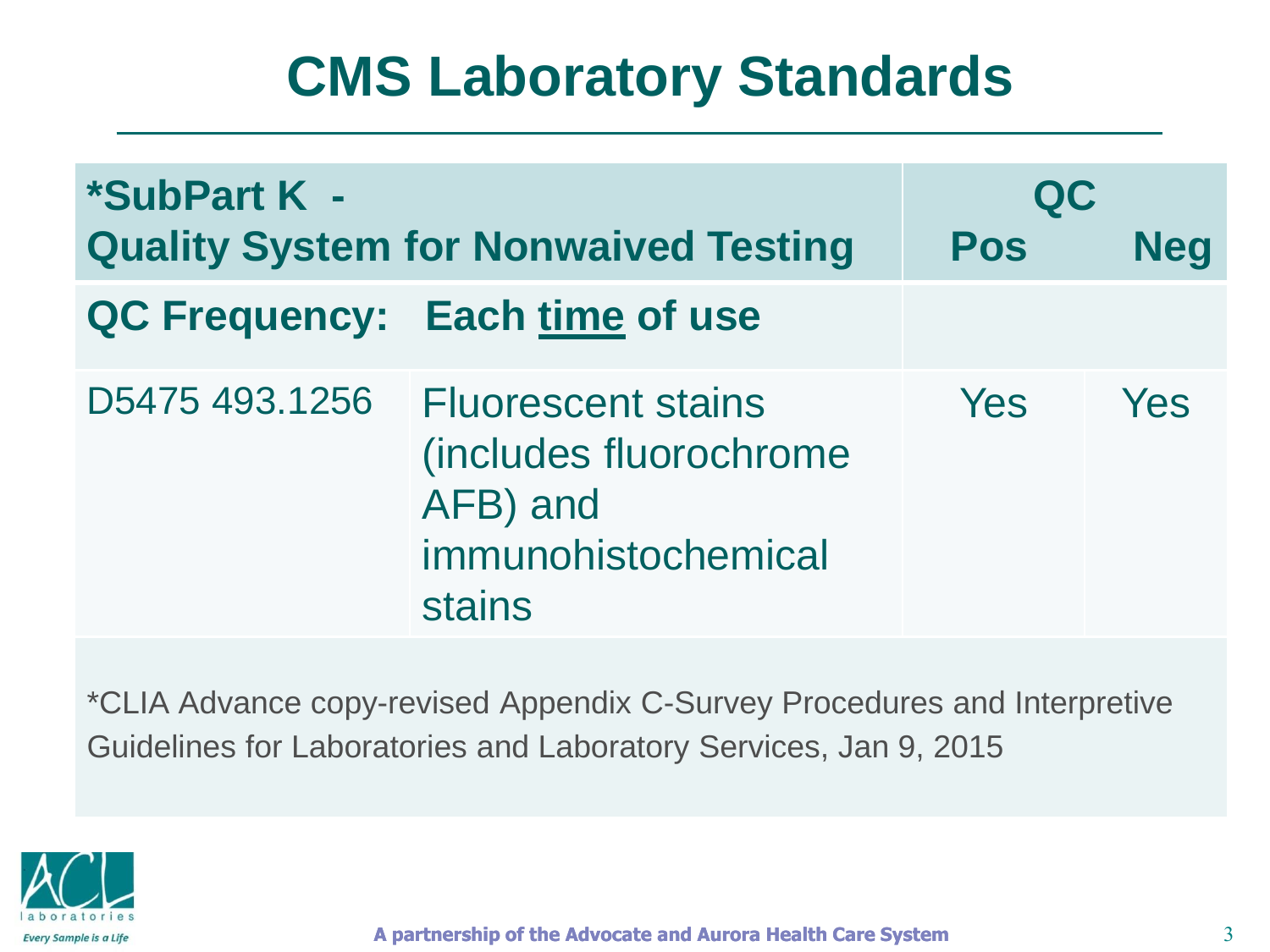| *SubPart K -             | <b>Quality System for Nonwaived Testing</b> | QC<br>Pos | <b>Neg</b>     |
|--------------------------|---------------------------------------------|-----------|----------------|
| <b>QC Frequency:</b>     | Each new batch, lot #, and shipment         |           |                |
| D5471 493.1256<br>(e)(1) | <b>Bacitracin</b>                           | Yes       | Yes            |
|                          | <b>Catalase</b>                             | Yes       | Yes            |
|                          | Cefinase                                    | Yes       | Yes            |
|                          | Coagulase plasma                            | Yes       | Yes            |
|                          | <b>Germ Tube test</b>                       | Yes       | N <sub>0</sub> |

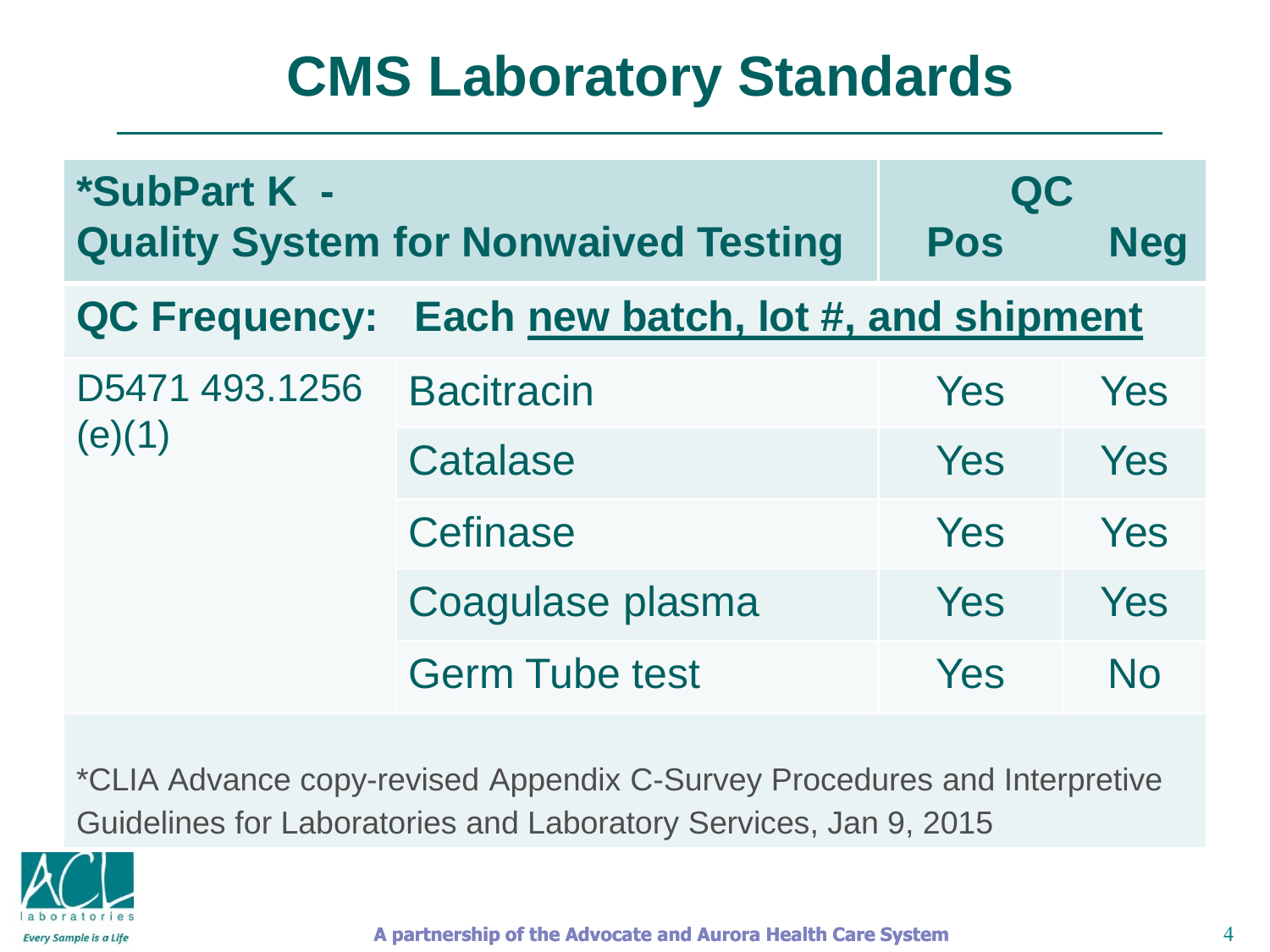| *SubPart K -             |                                                   | QC         |            |
|--------------------------|---------------------------------------------------|------------|------------|
|                          | <b>Quality System for Nonwaived Testing</b>       | <b>Pos</b> | <b>Neg</b> |
|                          | QC Frequency: Each new batch, lot #, and shipment |            |            |
| D5471 493.1256<br>(e)(1) | <b>ONPG</b>                                       | Yes        | <b>Yes</b> |
|                          | Optochin                                          | Yes        | Yes        |
|                          | Oxidase                                           | Yes        | Yes        |
|                          | <b>Spot indole</b>                                | Yes        | Yes        |
|                          | X and V factor strips<br>and disks                | Yes        | <b>No</b>  |

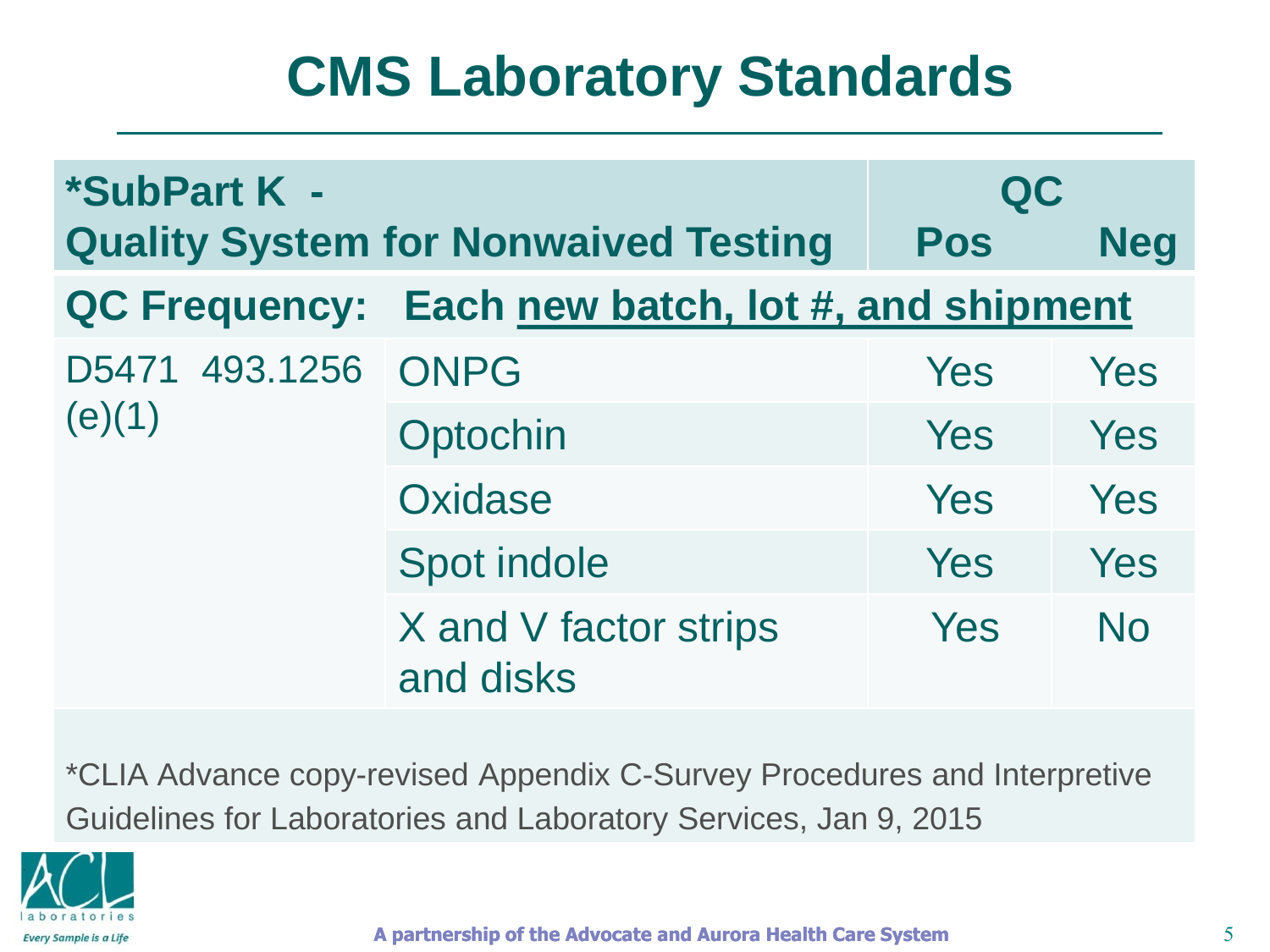# **Current CMS Laboratory Standards**

| *SubPart K -<br><b>Quality System for Nonwaived Testing</b> |                                | QC<br><b>Pos</b> | <b>Neg</b> |
|-------------------------------------------------------------|--------------------------------|------------------|------------|
|                                                             | QC Frequency: Each week of use |                  |            |
| D5503 493.1261<br>(a)(2)                                    | <b>Gram stain</b>              | <b>Yes</b>       | Yes        |
|                                                             |                                |                  |            |
|                                                             |                                |                  |            |